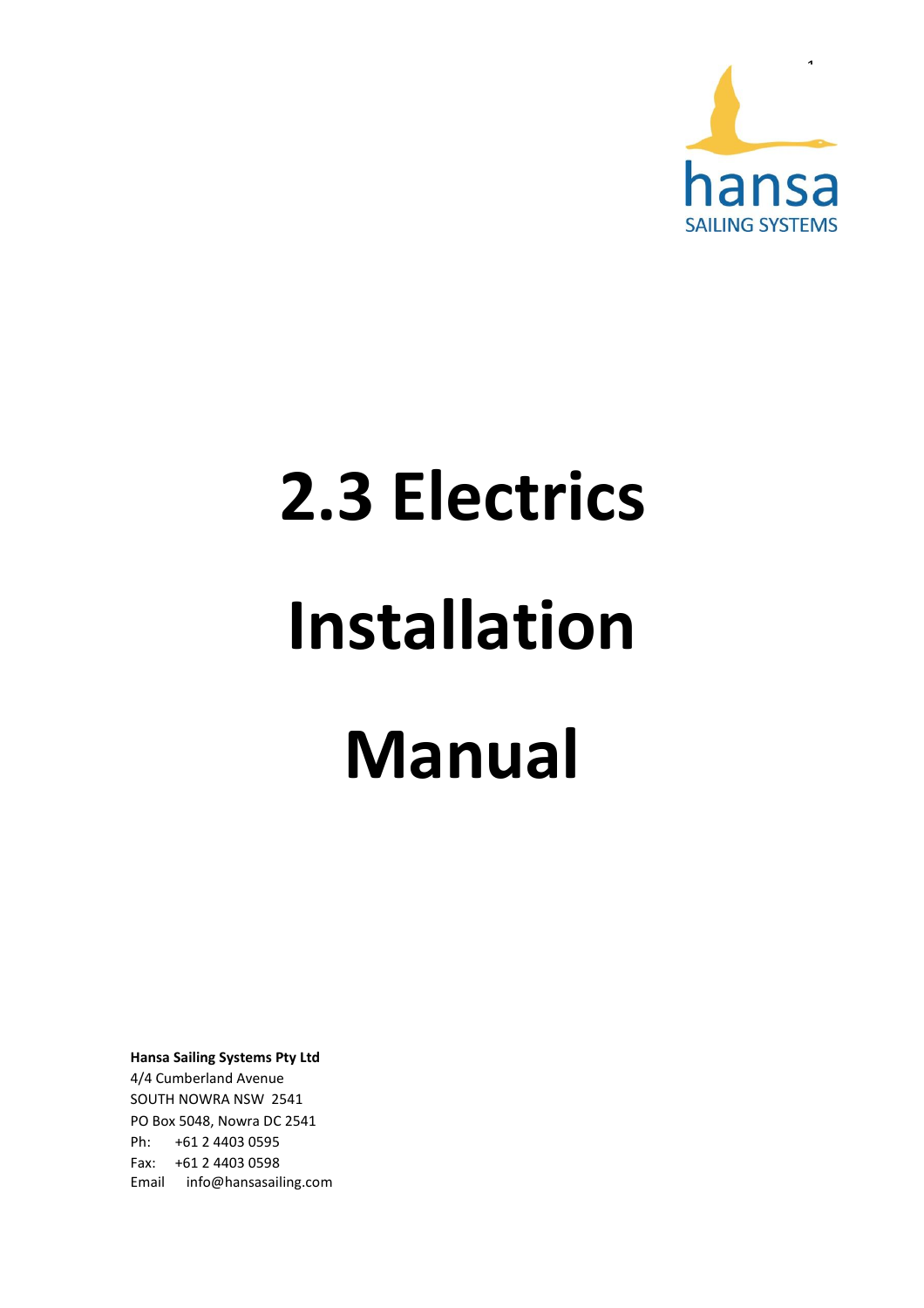# **ELECTRICS INSTALLATIONMANUAL – 2.3 Single**

# **Fitting the helm winch and control box support saddles.**

1. Print the template on an A4 page and cut out the armrest and hatch lines. Use masking or other tape to hold the helm winch locating template to the starboard side of the aft bulkhead as per the picture. Use a 2mm  $(1/8^{th})$  drill bit (the smaller the pilot hole the more accurate it will be) to drill pilot holes through the bulkhead. There are 4 holes, the 3 upper holes attach the winch, and are in a straight line, the lower hole to the left is for the joystick lead. Take care to be very precise with the group of 3. The distance from the top hole to the centre hole is 35mm, between the centre and lower hole it is 25mm. **Print template on page 7.**

2. Remove the template and drill the top hole out with a 1" holesaw, the 2 below this with 6mm bit. (1/4"). Also drill the single hole to the upper left with a 35mm holesaw.

3. Pre fit the helm motor, use a small round file, half round file and sand paper to enlarge the holes as necessary. But do not overdo it as the winch wants to be tight.

4. Fit the helm motor using 2 x 6mm x 12mm long Pan head metal thread screws.

5. Prepare to drill holes for saddle to be attached inside the aft chamber. Draw a horizontal line above the aft inspection port. Drill 3/16" holes to position the saddle on the centerline.

The saddle will have a short strop to attach the hook on the control box. The strop will also support the helm winch lead to keep it elevated if the control box is removed from the boat.

6. Pop rivet both saddle on inside of chamber (not as per this picture, only shown like this to facilitate drilling the holes), reverse the saddle and fit on the inside of the chamber) with strop in place.

## **Fitting the mainsheet winch.**

7. In the top of the console, on the centerline, 120mm behind the aft edge of the mast ( 4 fingers as per picture), mark and





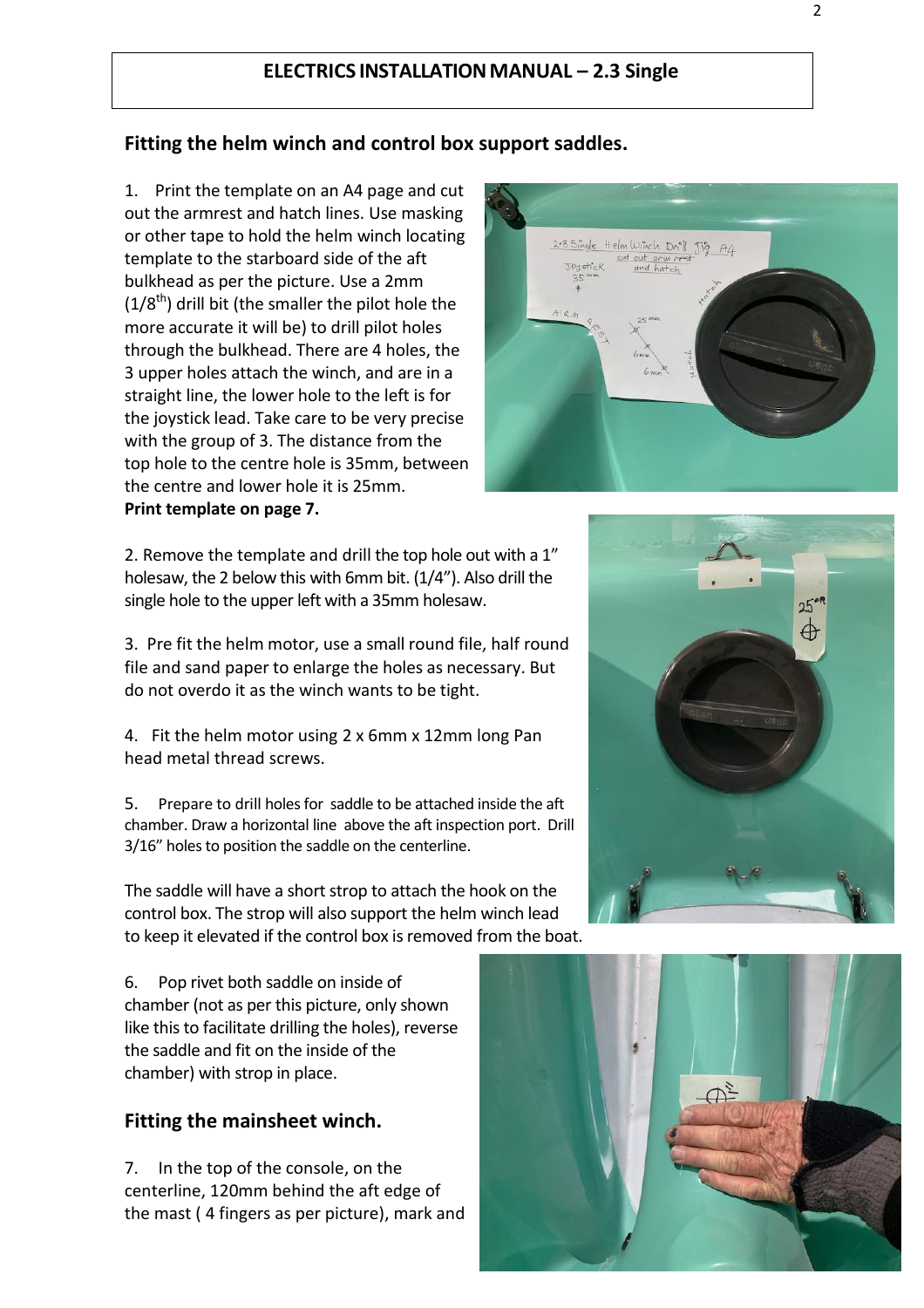drill a pilot hole and cut out with dull 1" holesaw (It doesn't need to be a sharp holesaw as a slightly smaller hole is good) for the main sheet deck grommet. Knock the grommet in place with a piece of timber.

The grommet is placed on the centerline as this will facilitate the fitting of an 80 rpm winch in the future if it is desired. However the guide sheave on the 40 rpm mainsheet winch is positioned off centre to the starboard side about 20mm. This requires the cheeks of the guide sheave to be twisted about 10 degrees using an adjustable spanner which is a very simple operation, just fit the shifters jaws over the cheeks and push. Put another way, the mainsheet comes off the sheave which is offset, and



passes thru the deck grommet which is on the centre line, so the alignment of the sheave needs to be adjusted so the rope doesn't chafe.

8. Feed the mainsheet up through the grommet and pull the winch up under the console. Position the mainsheet winch by pulling it as far aft as possible to where the motor touches the centerboard case, and check that the winch frame is as high as possible, the 4 lugs pulled hard up against the fiberglass. Make sure all 4 lugs are on the outside of the console.

9. Hold the winch in place with a few turns of the mainsheet around the winch and console. Drill the 4 x 6mm locating screw holes. A right angle drill will be needed for the 2 forward holes. Be careful not to allow the bit to dig into and strip the 6mm thread on the frame once it has passed through the fiberglass console. It's a good idea to drill pilot holes of 5mm (3/16"), then follow up with  $\frac{1}{4}$  when the winch is removed.



# **Installing the control box and wiring loom.**

10. The control box is suspended on the loop of cord on the saddle attached just above the aft inspection port. Hang it in there with the mainsheet winch lead and battery leads facing to the port side.

11. First an overview. The battery lead (blue connector) and mainsheet winch lead (white connector) exit the chamber thru a 29mm hole (a 2 hole rubber bung acts as the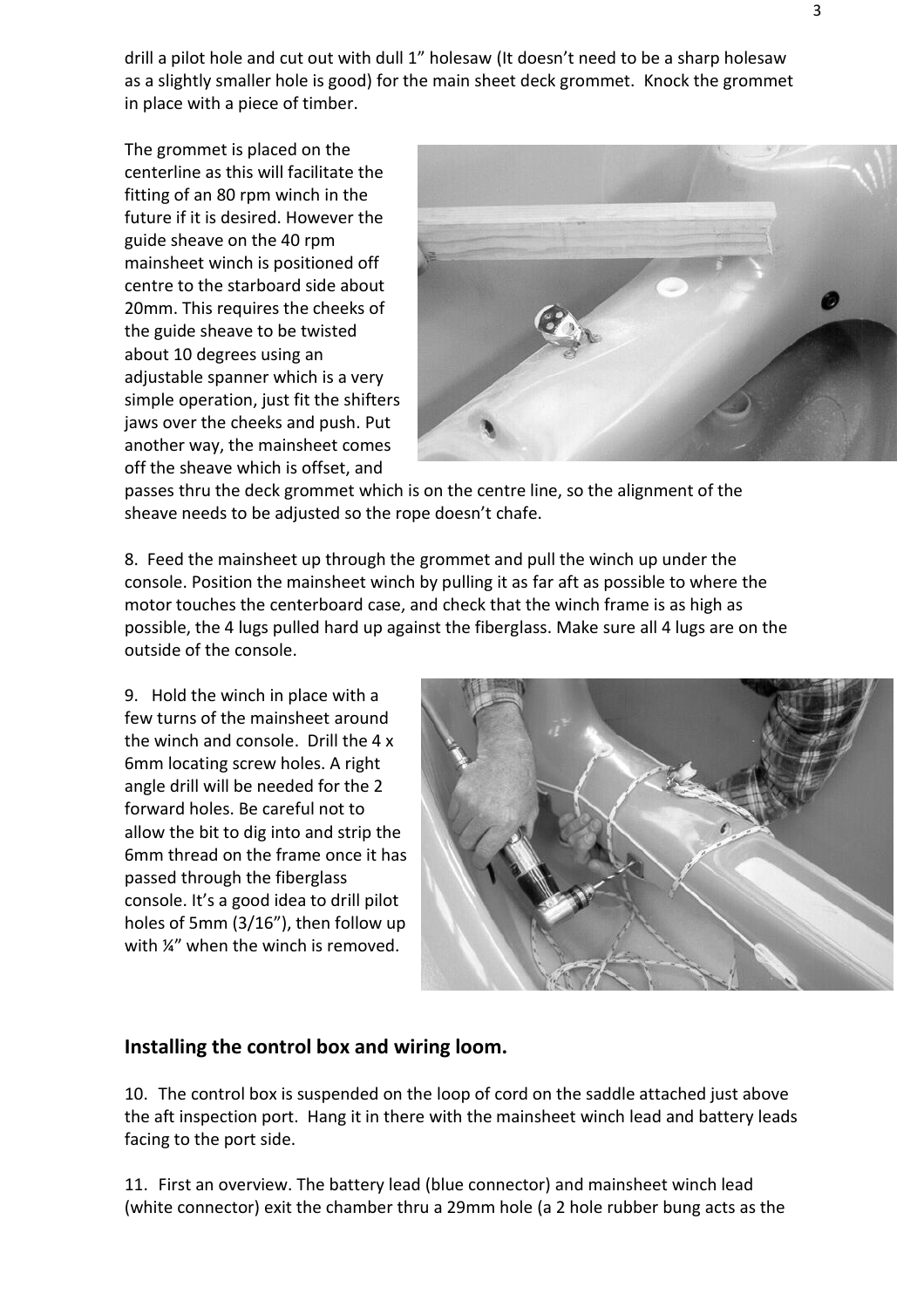seal) bored below the upper seat tube, offset to starboard. The 2 leads will pass over the steering line (which crosses the bulkhead) down the cockpit floor and be tied to that saddle to which is hooked the reefing line shockcord plastic hook. The leads then run forward along the skeg, then thru a 22mm hole bored near the aft starboard corner of the console as close as possible to the cockpit floor. Observe how the swing of the joystick doesn't foul the 2 leads where they will pass through the hole in the console.

12. If the manual steering isn't fitted you need to set it up to make sure the servo leads don't foul the steering lines. Now we can see where the servo leads need to run, mark the hole position for them to exit the aft compartment. Drill a pilot hole and bore it out with a 29mm holesaw. Feed the leads thru the hole, then down to the saddle, tie the leads to the saddle, then run them forward to the console.

13. Work the joystick and note where you need to bore the 22mm hole to pass the leads through to ensure they stay clear of the steering lines. The sheet winch lead is led up and along the port side of the centerboard case where it is jammed in place with a small piece of foam. It is plugged into the white connector on the winch. The blue battery lead plugs into the battery inside the console alongside the centerboard case.



# **Adjusting the steering.**

14. First an overview. Manual steering has 2 steering lines of equal length, both are dead ended at the joystick, with the live end adjusted at the tiller. With servo steering the steering line on the port side (at the joystick) is replaced with 2 lines, both dead ended at the servo winch drum, the shorter of the 2 going to the tiller, the other to the joystick. Both are adjusted to correctly set up the steering. The

following procedure describes how to set up the steering.

15. Fit the helm winch drum to the winch ensuring that its clutch has properly engaged. Place the steering line which goes from the top starboard steering block diagonally down to the port side steering block so it passes and rests in the forward rope groove of the grey winch drum.

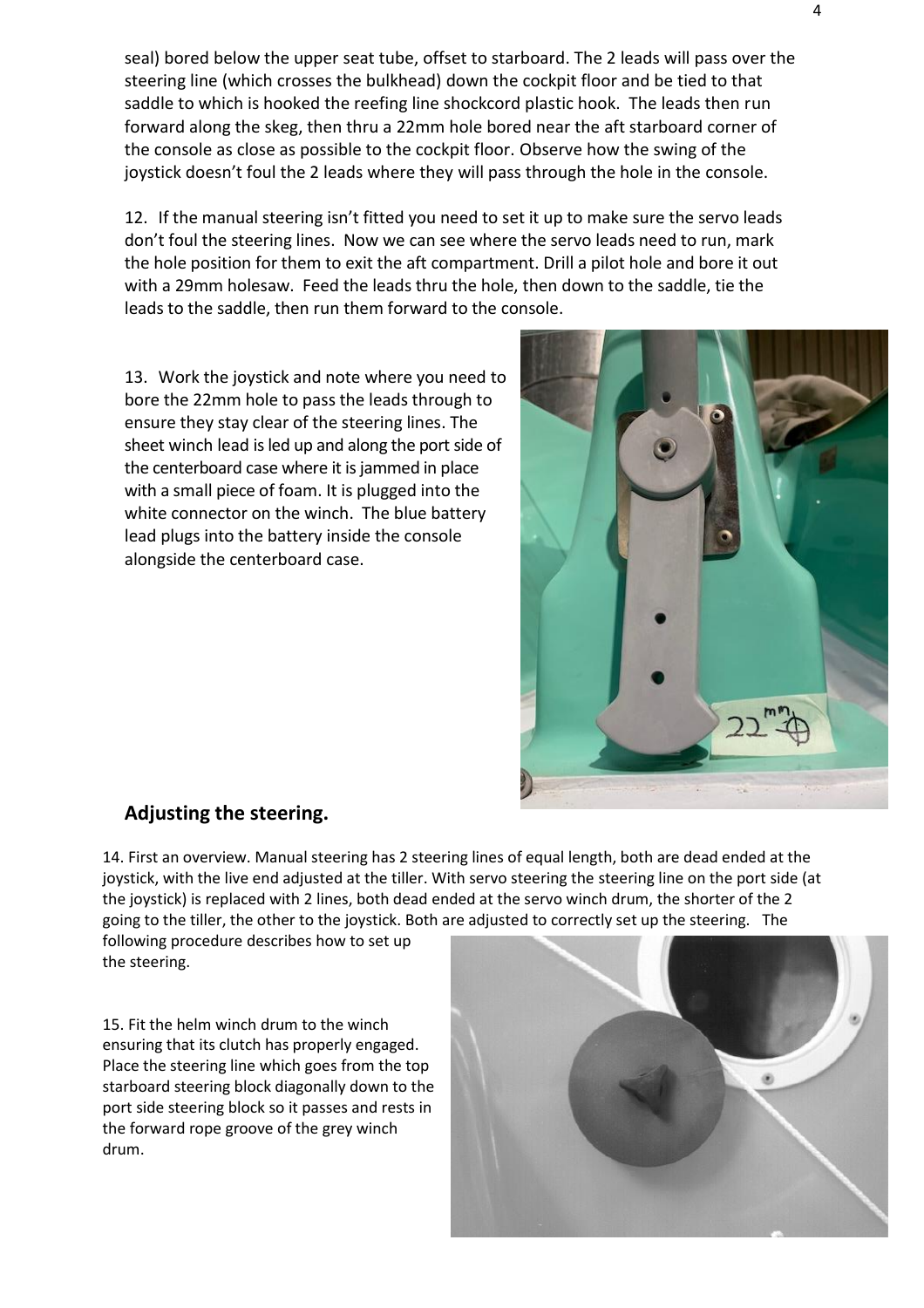16. Using the servo controller (joystick), rotate the drum clockwise till it stops at its limit switch. Make a pencil mark as per figure 1.

17. Rotate the drum anti clockwise till it stops at the other limit switch and make a second pencil mark as per figure 2.

18. Midway between those 2 pencil lines is the attachment point for the steering lines (figure 2). Just under one rotation of the drum is full hard over to hard over of the rudders, so this point represents the mid point. Remove the drum and drill a 5mm (3/16") hole into the groove in from both sides to take the 2 servo steering line ends.



19. Next sort out the 4mm steering lines. The normal manual steering line on a 2.3 is 2.35m long, and one should be attached at the manual joystick in the bottom hole with a knot close to its end. Thread it through the blocks on the starboard side, up diagonally to the port side and back to the tiller. Pass its end through one end of the tiller connector.

### 20. The other steering line is in 2 pieces as it has to be

attached to the helm winch drum. The shorter of the 2 is 1.35m and rides in the rear groove of the drum so remove the drum, pass the end through the hole and tie a knot close to its end. Its other end goes up through the blocks on the starboard side to the tiller connector.

21. The other piece of steering line (1.75m long) is fitted to run in the front groove of the drum, then diagonally down and forward on the port side then to the joystick holder.

22. It passes in the groove under the joystick holder, then up through the upper hole in the joystick holder, and here it will be tied off with 3 or more clove hitches. If you want a 3/16" third hole can be drilled an 1" higher and off centre through the joystick holder and the line passes through it and then tied off. But first just thread the steering line leaving a tail of about 400mm.

23. A trick here is to use a plastic cable tie fitted through the bottom hole in the joystick and pass it under the steering lines and back onto itself to prevent them derailing. This cable tie should be fitted on all joystick holders, manual and servo and will help prevent derailments

24. The principle here is that with the manual joystick standing vertical, the hole drilled in the grey drum at right angles to the steering lines (figure 3), and the tiller in the middle should have the 3 elements all in the centre allowing maximum and equal movement from side to side. So set it all up



hole  $5mm$ travel middle of angles to  $H_{\text{A}}$ ъt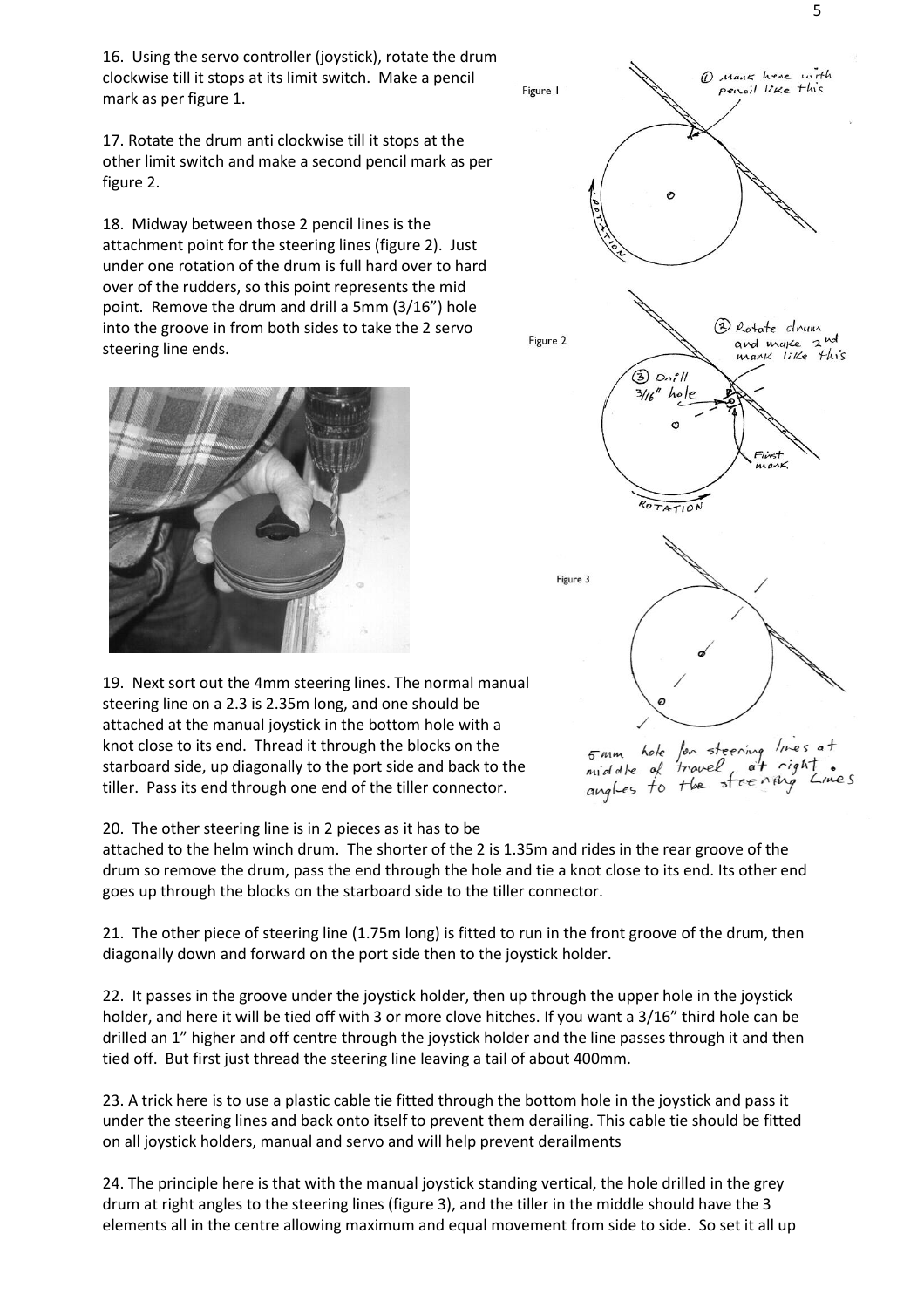like this and pull the steering lines reasonably tight and tie them off at the tiller connector, and pull tight the steering line at the joystick holder and fasten it with clove hitches.

25. All the above applies to fitting the 2.3 Single steering. Generally we do not recommend fitting servo equipment to wide seat models, but it is done, so there will be variations we need to address. For the 2.3 Wide there will be a variation in where to fit the helm winch. And because the aft cockpit bulkhead is not a flat plane, but curved, care will need to be taken where the winch is fitted, and a guide sheave will need to be fitted to bring the steering line into alignment. This block will be fitted on the centerline so the mainsheet winch and battery leads, which exit the bulkhead and run down to the saddle below, can be tied to it to keep them tidy. Another variation between the models is in the lengths of the steering lines, but otherwise the setup should be the same.

26. This means there are 3 adjustments, 2 at the tiller connector and 1 at the joystick. Fit the rudder box and adjust these lines while running the steering back and forth till you have the ropes reasonably tight with both joystick and tiller in the centre, and with equal travel of the tiller to port and starboard.



27. Prepare the rubber bungs. The 35mm single hole needs to be drilled out before being split, while the 2 hole bung needs to be split to the holes on opposite sides.

28. Fit a 2m traveller with tandem traveller block.

29. The helm winch lead should pass through the loop of cord which suspends the control box. This is to ensure that if the helm winch is removed the lead end and connector are never lying in the bilge and getting wet. Or vice versa if the control box is removed.

30. The joystick lead exits via a hole with its rubber bung to seal it. When the joystick is removed the joystick female connector should be brought up towards the bung to ensure it is never ling in the bilge and getting wet.